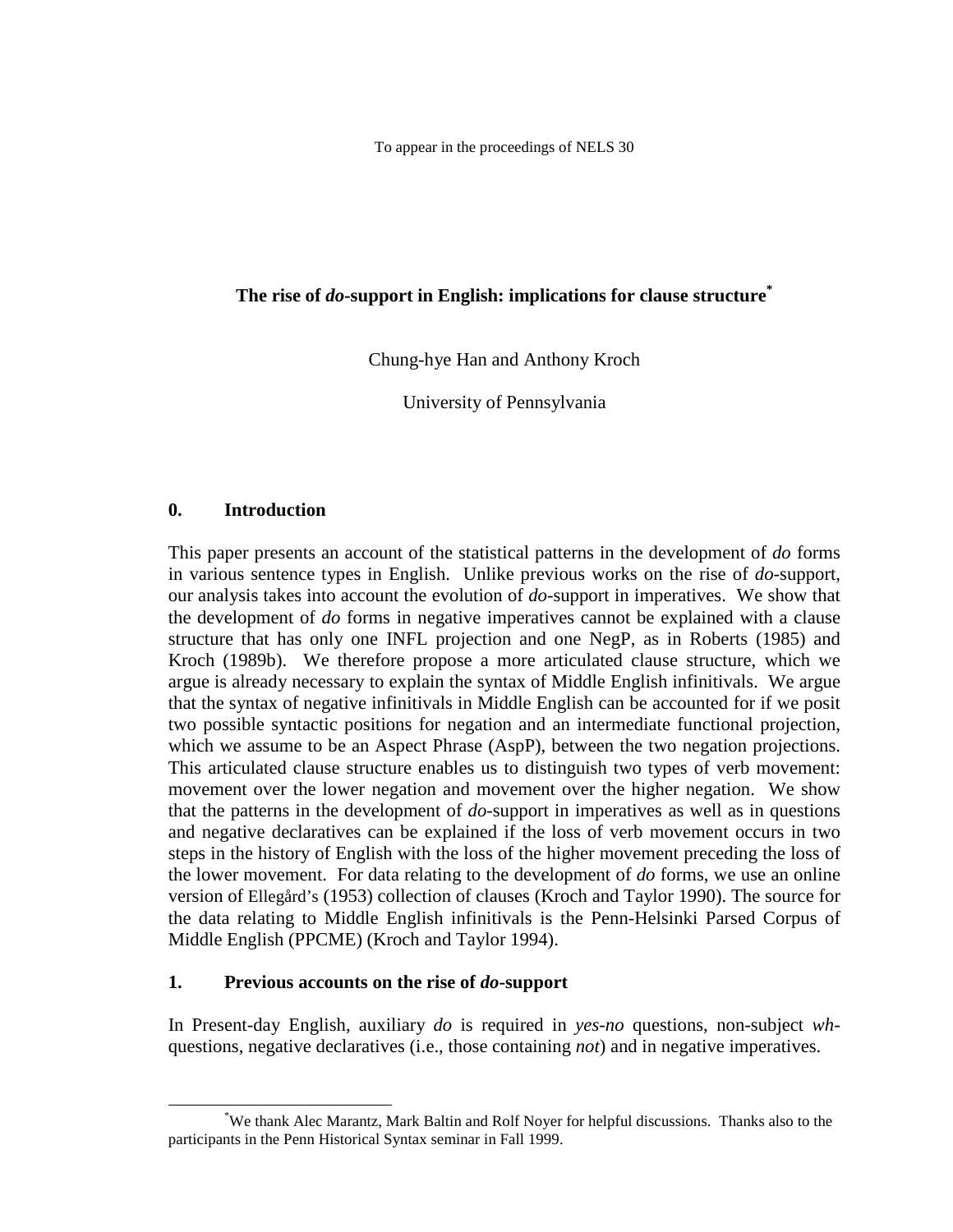| $(1)$ a. Did you finish? | I did not finish. |
|--------------------------|-------------------|
| b. What did you finish?  | Do not finish!    |

In early Modern English (ca.1500-ca.1700), the use of *do* in these contexts was variable but increased over time. Ellegård provides a quantitative study of the development of *do* forms in various sentence types using a collection of sentences extracted from texts ranging in time from late Middle English to the 18th century. Figure 1, from Ellegård (1953:162), plots the relative frequency of *do* forms in affirmative and negative declaratives, affirmative and negative questions, and negative imperatives, based on a sample of more than 10,000 tokens. After the middle of the 16th century, the frequency of *do* in (non-emphatic) affirmative declaratives declines steadily until, by 1700, the use of *do* in this environment is prohibited. The frequency of *do* in negative declaratives and in both affirmative and negative questions rises continuously until sometime after the 18th century, *do* becomes obligatory in these environments.



Figure 1: Percent of do forms in various sentence types (from Ellegård 1953:162)

According to a common analysis of Middle English (ca.1150-ca.1500), questions exhibit V-I-C movement and declaratives V-I movement. Supporting evidence for this analysis comes from word order facts: in questions the verb precedes the subject, as in (2a), and in declaratives the verb precedes *not*, as in (2b), and adverbs, as in (2c).

(2) a. **Bileuest thou** this thing? (*The New Testament,Wycliffe* XI,20.1033) b. but he **spack not** one worde (*Caxton's History of Reynard the Fox* 52.278) c. Here men **vndurstonden ofte** by this nyght the nyght of synne. here men understood often by this night the night of sin (*Wycliffite Sermons* I,477.605)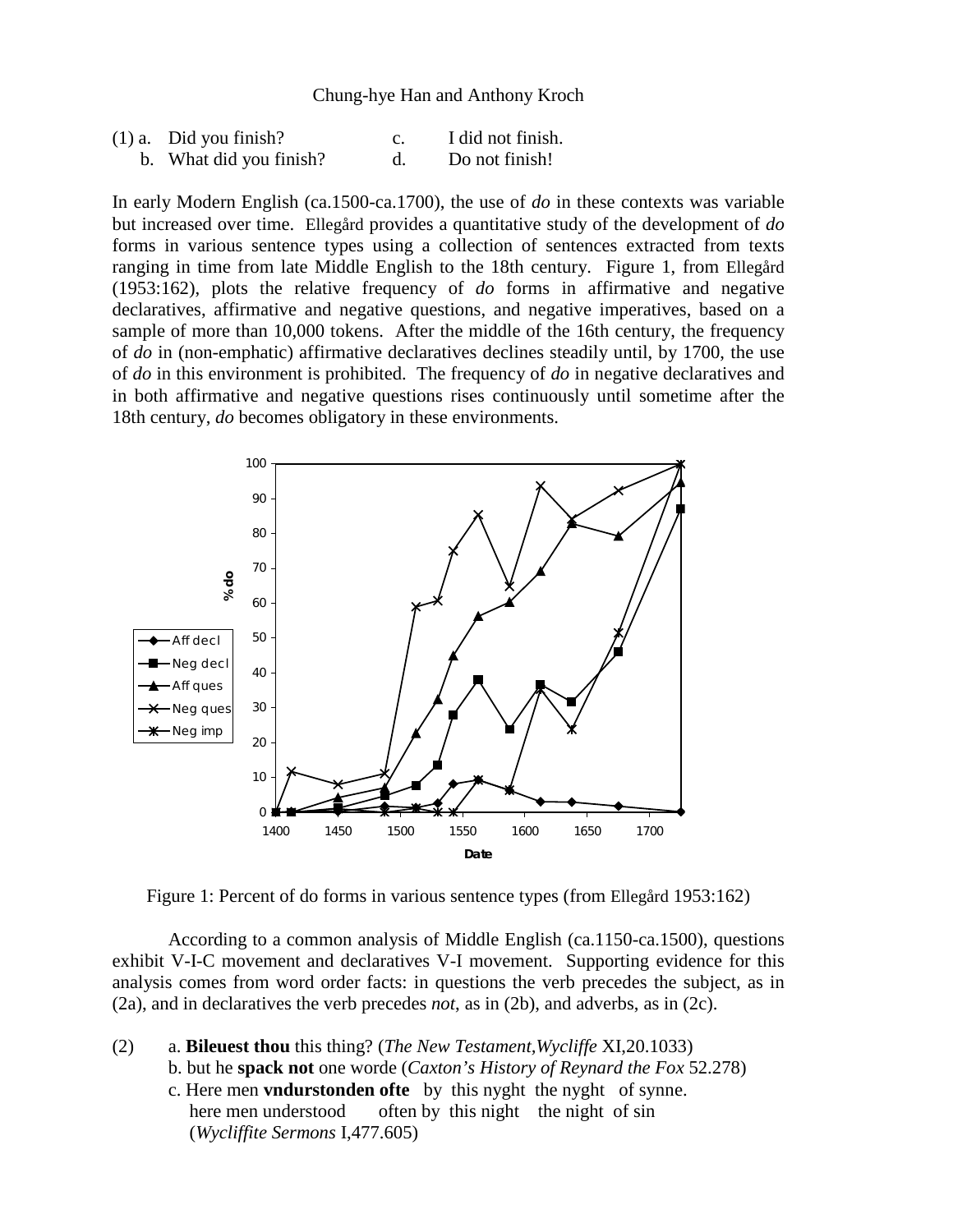#### *The rise of do-support in English*

According to Roberts (1985) and Kroch (1989b), English completely lost V-I movement for lexical verbs in the middle of the 16th century. When V-I movement was lost, only be, auxiliary *have* and the modal verbs (*can, may, must, etc.*) could appear in  $I^0$ . Based on the behavior of indicative sentences, Roberts argues that the rise of *do* forms is a reflex of the loss of V-I movement. As V-I movement was lost, INFL lowering replaced it and so the verb came to remain *in situ*. In questions, the requirement that a verbal material move to  $C^0$  persists; thus, auxiliary *do* is inserted in  $I^0$  as a last resort device and then moves to  $C^0$ . Examples of questions with *do*-support are given in (3).

(3) a. and wherfore doth the earth sustaine me? (304 25-24) b. Dyd ye wryte this with your owne hande? (308 96-25)

In negative declaratives, negation blocks INFL lowering, stranding the material in  $I^0$ . Again, auxiliary  $d\sigma$  is inserted in  $I^0$  to support the stranded material as a last resort device. Examples of negative declaratives with *do*-support are given in (4).

(4) a. They dyde not set theyr mynde on golde or rychesse. (305 35-23) b. Christ dyd not praye for Iames and Iohan & for the other. (305 319-11)

If, however, English completely lost V-I movement in the middle of the 16th century, as Roberts and Kroch claim, we would expect to see categorical *do*-support in questions and negative declaratives at this point. But this is contrary to fact, as can be seen from Figure 1, a circumstance which has been used by Lightfoot (1993, 1999) to argue that V-I movement was actually lost much later in the history of English. But Kroch (1989) gives statistical evidence that there was a grammatical reanalysis in the middle of the  $16<sup>th</sup>$  century. He shows that the rate of the rise of *do* forms in questions, negative declaratives and affirmative declaratives, is the same up to the middle of the  $16<sup>th</sup>$ century. But after this period, the rise of *do* forms in these contexts shows different rates and different paths. In particular, the percentage of *do* forms in affirmative declaratives begins to decline at this point and the behavior of negative imperatives changes abruptly. Our goal in this paper is to find an analysis that reconciles Kroch's findings with the fact that *do*-support is not categorical at the point of reanalysis.

### **3. Puzzle: the rise of** *do***-support in imperatives**

In Middle English, the imperative verb precedes the subject, as in (5).

| (5) | a. Naske ye of cunseil. | b. Helpe thou me.                              |
|-----|-------------------------|------------------------------------------------|
|     | not-ask you of counsel  | help you me                                    |
|     | (Ancrene Riwle 58.569)  | ( <i>The Earliest Prose Psalter 150.2290</i> ) |

As in van Kemenade (1987), Pintzuk (1991), and Kroch and Taylor (1997), we assume that weak pronouns in Middle English occur at the CP/IP boundary. Thus, the fact that the imperative verb precedes the pronominal subject implies that the verb is located in  $\mathcal{C}^0$ .

In early Modern English, imperatives show the same word order as in Middle English. But imperatives with *do*-support are also attested. In imperatives with an overt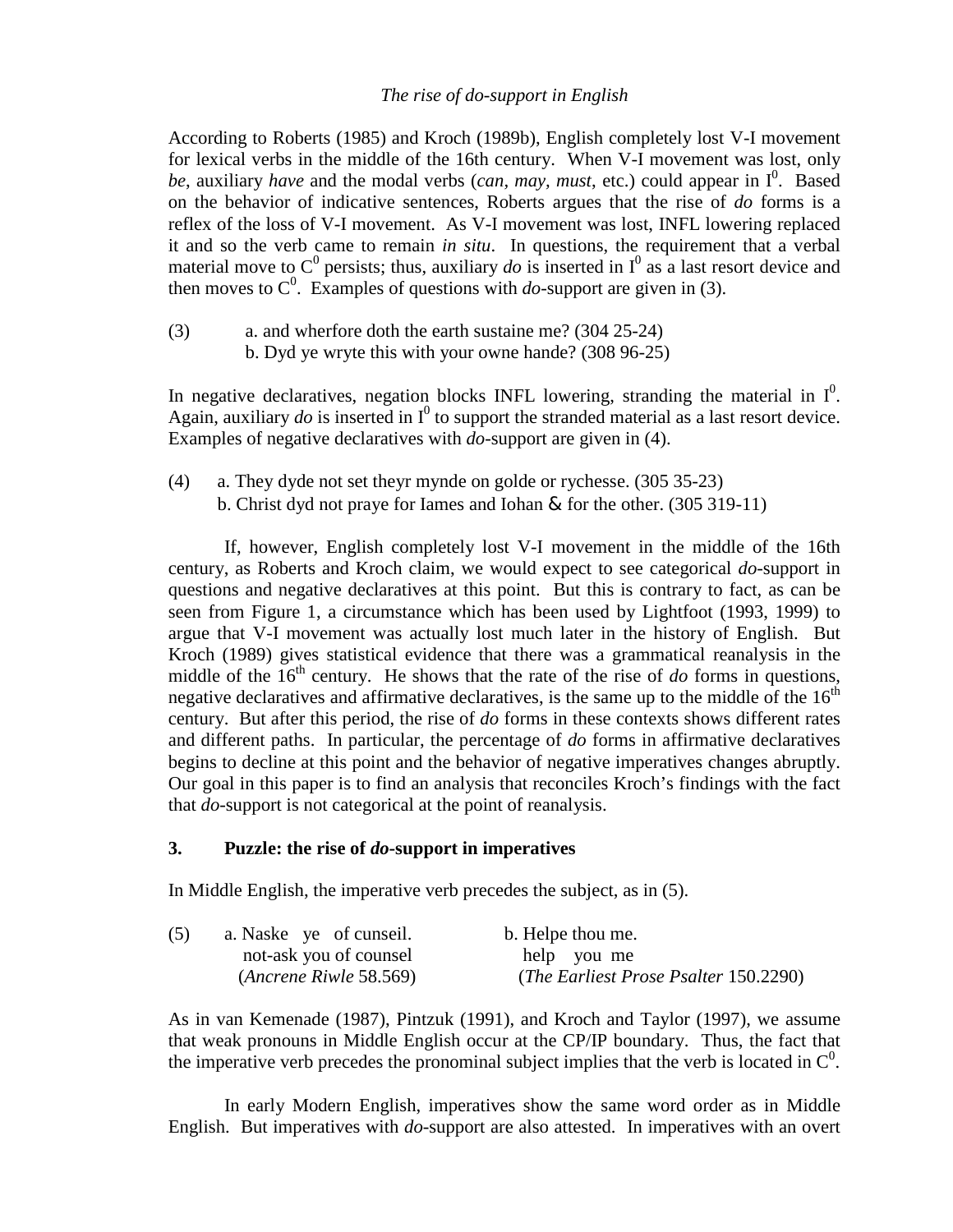subject and with *do*-support, auxiliary *do* precedes the subject, as shown in (6). In imperatives with an overt subject but without *do*-support, the verb precedes the subject, as shown in (7). This word order fact suggests that *do* or the verb occupies  $C^{0.1}$ 

- (6) a. but I will be your good lord, do you not doubt. (361 O:4-2-39) b. Do you and your fellows attend them in. (361 M:5-1-106)
- (7) a. And feare ye nott them which kyll the body (310 mt10-28) b. Forbid ye hym not (310 lk9-50)

In Present-day English, negative imperatives require *do*-support. In negative imperatives with an overt subject, auxiliary *do* with contracted negation must precede the subject, as in (8).

(8) a. Don't you worry. b. Don't anybody move

An affirmative imperative does not allow *do*-support unless it is emphatic. In an affirmative imperative with an overt subject, the subject must precede the verb, as (9) and  $(10).$ 

| (9) | a. You come here!  | (10) | a. Nobody move!  |
|-----|--------------------|------|------------------|
|     | b. *Come you here! |      | b. *Move nobody! |

In emphatic affirmative imperatives with auxiliary *do* and an overt subject, *do* precedes the subject, as shown in (11).

(11) a. Do somebody open the window! b. Do at least some of you show up!

In Present-day English imperatives, therefore, the data suggest that while auxiliary *do* is located in  $C^0$ , the lexical verb is located lower in the clause.

Comparing the development of *do* forms in negative declaratives and negative imperatives poses an interesting puzzle. The development of *do* forms in the two contexts does not show the same pattern. As can be seen in Figure 1, up to the end of the  $16<sup>th</sup>$  century the frequency of *do* in negative imperatives was as low as in affirmative declaratives. Then after 1600, the frequency of *do* in negative imperatives jumped to the much higher rate found in negative declaratives and subsequently the two negative environments evolved identically. If *do*-support is triggered when negation intervenes between  $V^0$  and  $I^0$ , it is puzzling why the development of *do* forms in negative imperatives patterns with negative declaratives only after 1600. Comparing the development of *do* forms in questions and imperatives raises another issue. In Middle English, both questions and imperatives had verb movement to  $C^0$ . If *do*-support is triggered in questions as a reflex of the loss of V-I movement, as proposed in Roberts

<sup>&</sup>lt;u>1</u>  $1$  Early Modern English examples in this paper are taken from the sources in Ellegard (1953). They are identified with Ellegard's numbering system: (source number:page number:line number).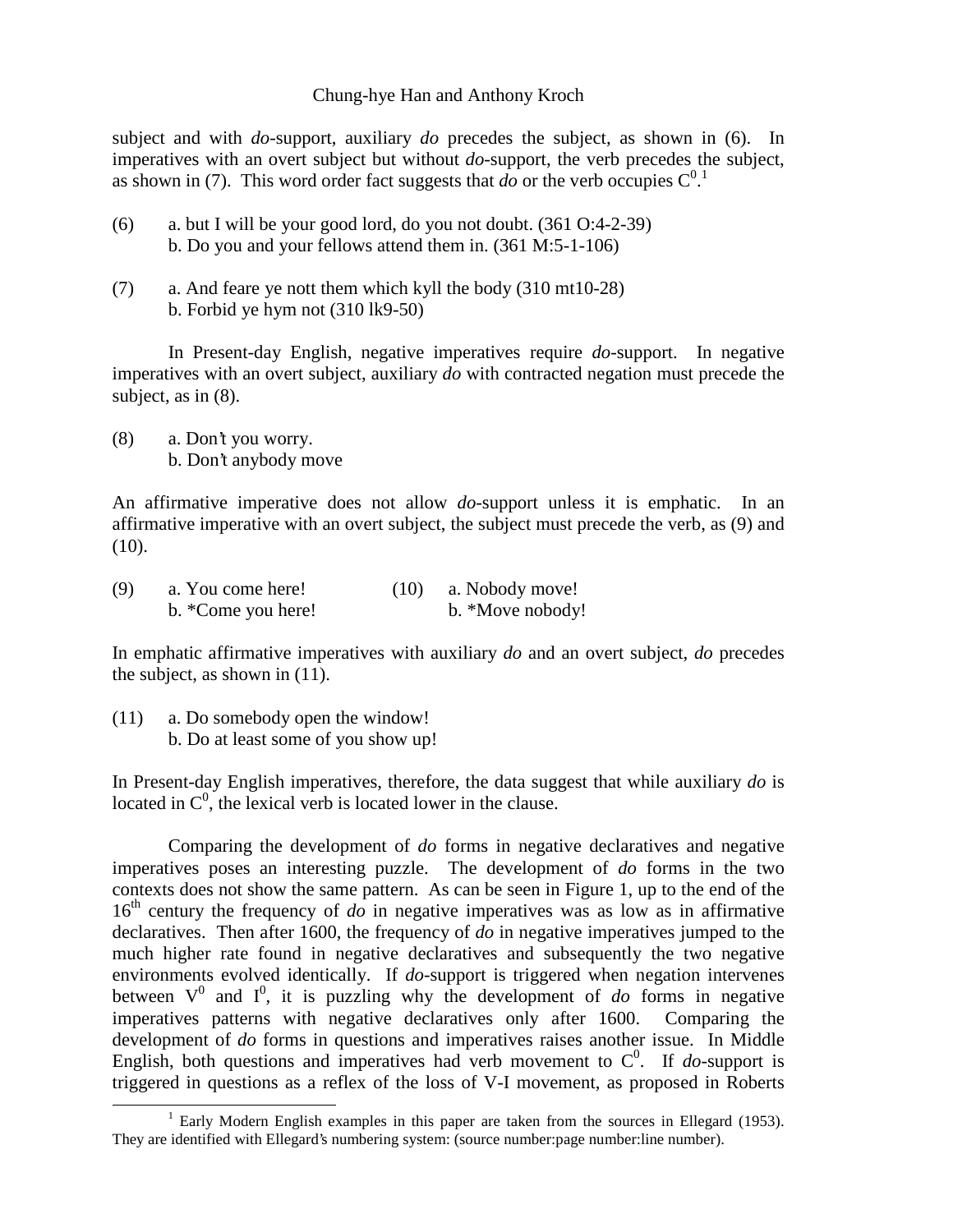(1985) and Kroch (1989b), then we expect to see imperatives pattern with questions with respect to the development of *do* forms. However, as can be seen in Figure 1, the rate of use of *do* forms in negative imperatives is much lower than in questions at all periods prior to the completion of the change. It is only after 1700 that the rate of use of *do* forms in negative imperatives catches up with the rate in questions. As for affirmative imperatives with *do* forms, their frequency is extremely low, never exceeding 1% according to Ellegård (1953). In Present-day English, although *do*-support is required in negative imperatives, it is not allowed in non-emphatic affirmative imperatives. If both questions and imperatives had verb movement to  $C<sup>0</sup>$ , it is unclear why there should be this asymmetry in the development of *do* forms in questions and imperatives

## **4. Infinitivals in Middle English**

Before addressing the issues raised in the preceding sections, we discuss a new set of data from Middle English negative infinitivals. We will show that this data provides evidence for a certain inventory and positioning of functional projections in English clause structure and that the questions raised in sections 2 and 3 can be answered if the proposed clause structure is adopted.

## **4.1. Infinitive verb and negation**

In negative infinitivals, Middle English allowed both '*not-to*-verb' order (as in (12)) and '*to*-verb-*not*' order (as in (13)).

- (12) *not*-*to*-verb
	- a. that sche wuld vwche-save **nowth to labowre** agens yw in this matere that she would promise not to labour against you in this matter tyl ye kom hom
		- until you come home (*Paston Letters* 221.310)
	- b. that they that ben sike of hir body ben worthy to ben hated but rather that they that are sick of their body are worthy to be hated but rather worthy of pite wel more worthy **nat to ben** hated worthy of pity even more worthy not to be hated (*Chaucer's Boethius* 449.C2.379)
- (13) *to*-verb-*not*
	- a. **to sorow noght** for hys syn as he sulde do to sorrow not for his sin as he should do (*Rolle's Form of Living* 99.260)
	- b. And herfore monye men vson wel **to come not** in bedde with and therefore many men are-accustomed well to come not in bed with schetis, but be hulude aboue the bed sheets but be covered above the bed (*Wycliffite Sermons* I,479.641)

Table 1 provides the number of infinitivals with '*to*-verb-*not*' and '*not-to*-verb' order throughout Middle English. There are no tokens in early Middle English because the prevalent way of forming sentential negation in these periods was with *ne*, which procliticizes to the verb. In Old English, sentential negation was formed with *ne* alone.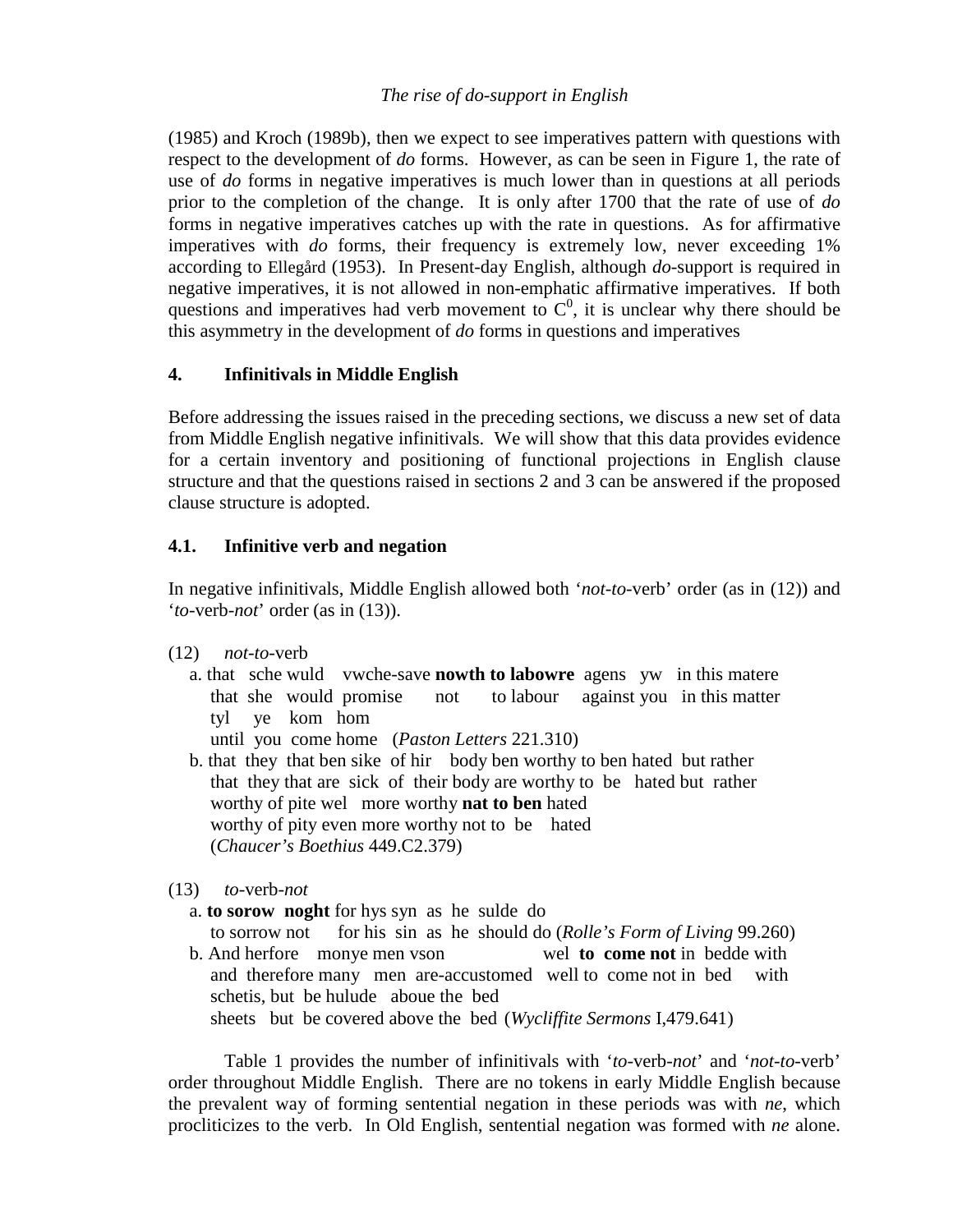Then in Middle English, both *ne* and *not* came to be used (often together), until *ne* is completely replaced by *not* in late Middle English.

|           | <i>not-to-verb</i> | $to$ -verb-not |
|-----------|--------------------|----------------|
| 1150-1250 |                    |                |
| 1250-1350 |                    |                |
| 1350-1420 | 10                 |                |
| 1420-1500 |                    |                |

Table 1: '*not*-*to*-verb' and '*to*-verb-*not*' order in negative infinitivals

According to Frisch (1997), *not* in Middle English is either a VP-adjoined adverbial or a sentential negative. Let us assume that the infinitive marker *to* originates and stays in a fixed position, namely  $I^0$ , and that *not* originates and stays in a fixed position lower than  $I^0$ , as in (14).

- (14)  $\left[$  [ $\left[$  [ $\right]$  to  $\left[$   $\left[$   $\right]$  [ $\left[$   $\left[$   $\right]$   $\left[$   $\left[$   $\left[$   $\left[$   $\right]$   $\left[$   $\left[$   $\left[$   $\right]$   $\left[$   $\left[$   $\left[$   $\right]$   $\left[$   $\left[$   $\left[$   $\left[$   $\right]$   $\left[$   $\left[$   $\left[$   $\left[$   $\left[$   $\left[$   $\right]$   $\left[$
- (15)  $\left[\begin{array}{cc} \text{NegP} & \text{not} \left[\begin{array}{c} \text{or} \end{array} \right] & \text{for} \end{array} \right]$

Given the phrase structure in (14), the word order '*to*-verb-*not*' can be derived only if the verb moves across *not* and right-adjoins to  $I^0$ . But this is an unattractive solution in that we are forced to admit right-adjunction in syntax. Moreover, the phrase structure in (14) cannot derive the word order '*not-to-verb*'. Alternatively, if *to* is in  $I^0$  and *not* originates and stays in a fixed position higher than  $I^0$ , as in (15), then the word order '*not-to*–verb' can be derived; but there is no way to derive the word order '*to*-verb-*not*' with this phrase structure.

### **4.2. Two positions for negation**

To accommodate both the '*to*-verb-*not*' and the '*not-to*-verb' orders in Middle English, we adopt the proposals in Zanuttini (1991, 1997) and Baltin (1993) that there are two possible positions for negation in the clause structure of English.<sup>2</sup> In particular, we propose to adopt a clause structure as in (16) for English. We assume that while in tensed clauses TP projects as the highest functional projection, infinitivals are not tensed and so do not project TP (as in Baltin 1993).

 $\overline{\qquad \qquad }$  $2$  See Zanuttini (1991, 1997), Baltin (1993), Han (in press) for motivations for two positions for negation in Present-day English.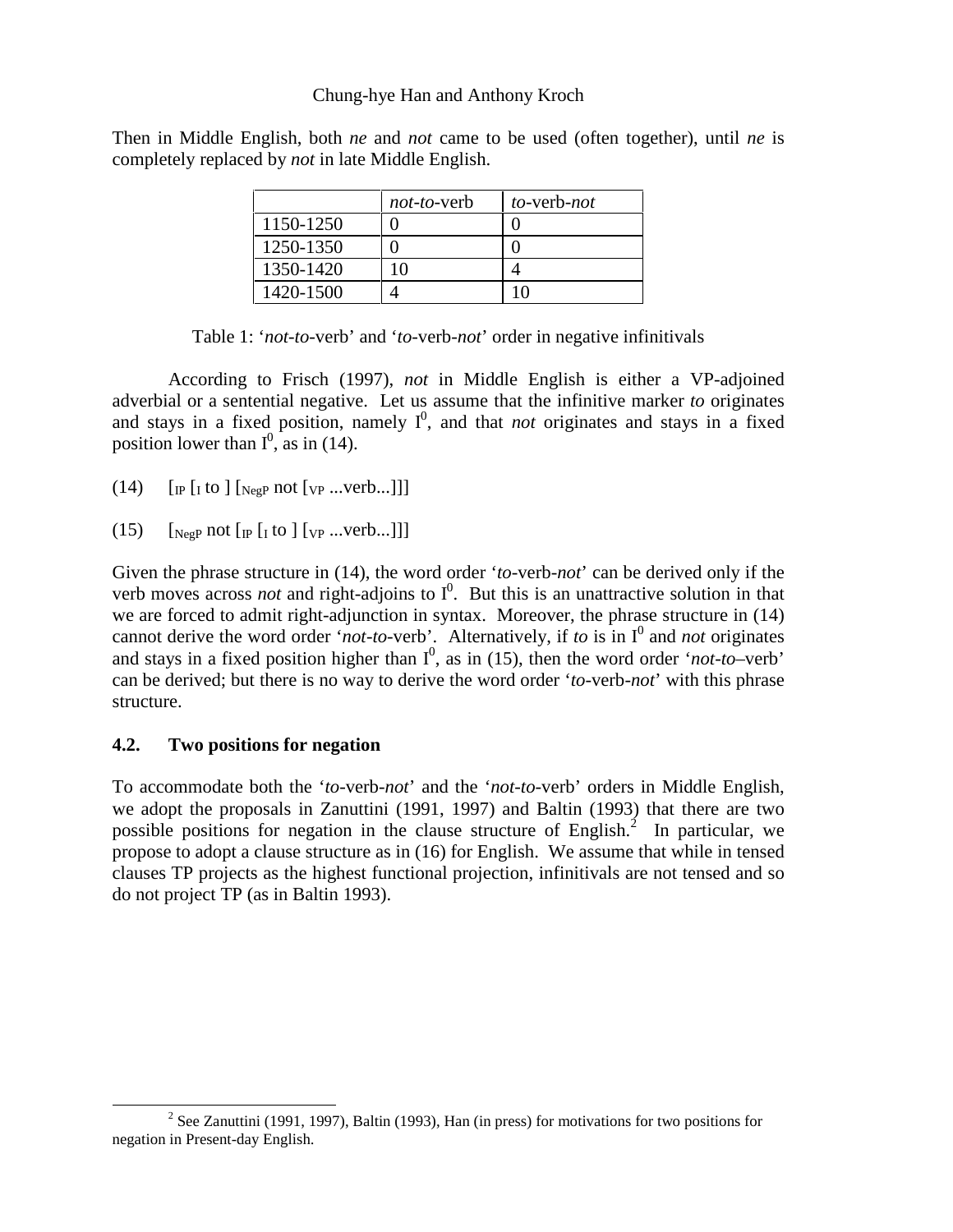

We further assume that infinitive *to* is in a functional head that hosts mood features,  $M^0$ . This makes sense given that the subjunctive is replaced in several contexts by *to*infinitives in the history of English. We also have syntactic evidence from Baltin for placing *to* in a head below  $T^0$ . He notes that negation can never precede finite auxiliaries, as shown in (17). If finite auxiliaries are in  $T^0$  and Neg<sup>0</sup> is below  $T^0$ , then it follows that negation cannot precede the auxiliary.

| (17) | a. *John not will leave. | $(18)$ a. Not to leave |
|------|--------------------------|------------------------|
|      | b. John will not leave   | b. To not leave        |

But in infinitivals, *to* can either follow or precede negation, as in (18). Baltin argues that if *to* is in a head below T<sup>0</sup> and below the higher Neg<sup>0</sup> (which is equivalent to our M<sup>0</sup> in (16)), the word order in (18a) is derived. The word order in (18b) is derived with the lower negation, which is below our MP.

Along the same lines, we place the high negation immediately above MP. This derives the word order '*not-to*-verb' in Middle English infinitivals. We also posit that there is an intervening functional projection, which we assume to be an Aspect Phrase, that encodes (im)perfectivity, between MP and VP, and that the low negation is below AspP (see Cinque (1999) for arguments that AspP is quite low in the clause structure).

### **4.3. Infinitive verb movement**

Given the phrase structure in (16), we can now account for the '*to*-verb-*not*' order in Middle English by the movement of the verb over the lower negation to  $Asp<sup>0</sup>$ . With this analysis, then, we expect to find cases in which the infinitive verb precedes *not* and *not* in turn precedes a participle or a direct object. Such cases can be found in the PPCME, as illustrated in (19) and (20).

(19) *to*-verb-*not*-participle

a. and said mayster parson, I praye you **to be not displeasyd** ... and said master parson I pray you to be not displeased ... (*Caxton's Prologues and Epilogues* 88.176)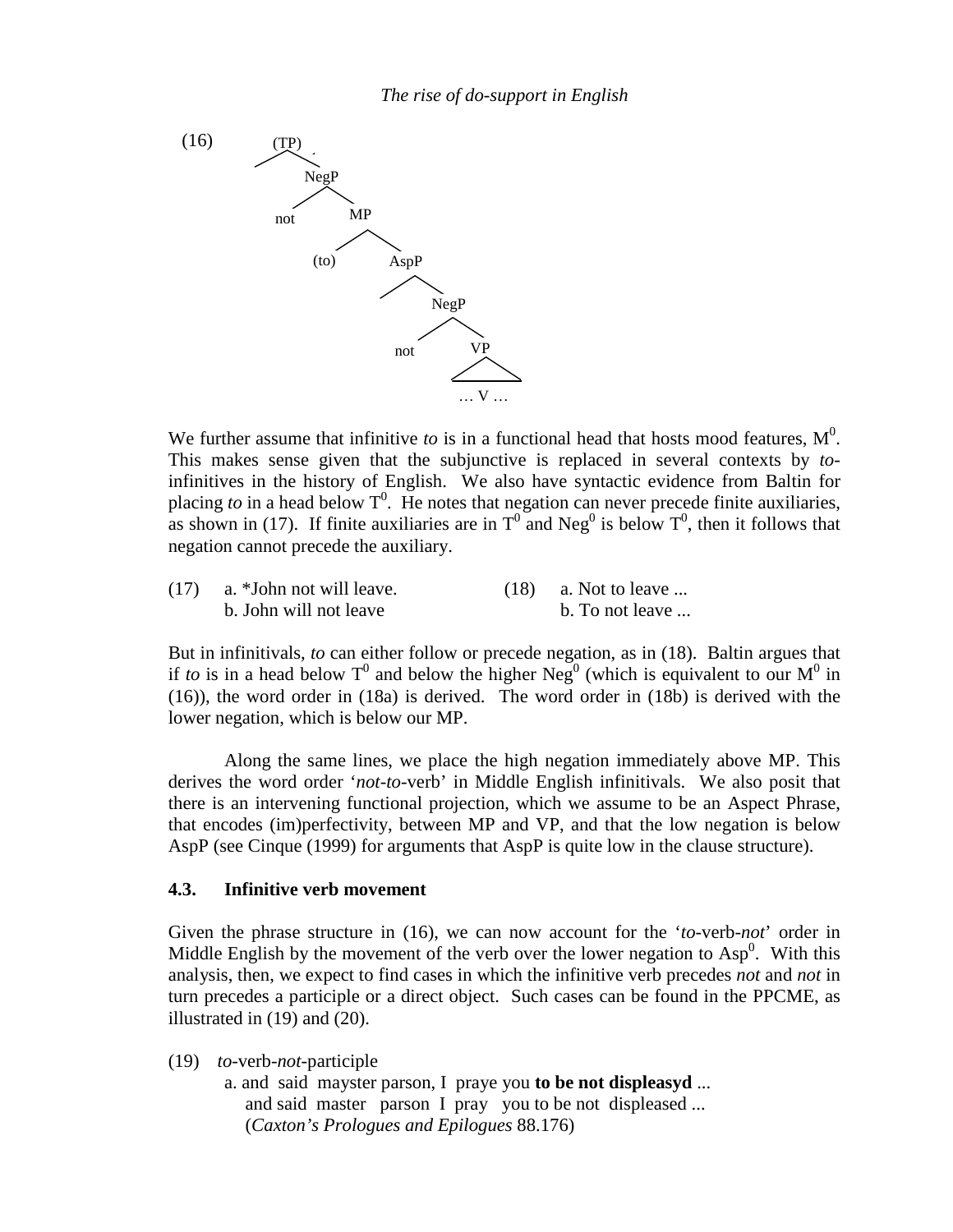- b. Ha! What it es mykell to be worthi lovyng and **be noght loved**! ha what it is much to be worth loving and be not loved (*Rolle's Form of Living* 88.52)
- (20) *to*-verb-*not*-direct object
	- a. **to conforme noght his will** to Gods will, **to gyf noght entent** till hes prayers to conform not his will to God's will, to give not heed to his prayers (*Rolle's Form of Living* 99.263)
	- b. and **to spille not oure tyme**, be it short be it long at Goddis ordynaunce. and to waste not our time, be it short be it long at God's ordinance (*Purvey's Prologue to the Bible* I,56.73)

A widely accepted diagnostic for verb movement is adverb placement with respect to the verb. In Middle English finite clauses, adverbs such as *often* and *ever* usually follow the tensed verb, as was shown in (2c). If these adverbs are VP-adjoined, then the fact that the tensed verbs precede the adverbs suggests that the verb moves over the adverb. In Middle English infinitival clauses, adverbs can also follow the infinitive, as shown in (21). This suggests that Middle English infinitive verbs also undergo movement.

(21) a. Monye men han a maner **to ete ofte** for to drynke many men have a manner to eat often in-order to drink (*Wycliffite Sermons* I,478.631) b. the othur was that God wold geue hur that grace, to hur that was the the other was that God would give her that grace, to her that was the modur of God **to do euer** plesaund seruyse to God. mother of God to do always pleasing service to God (*Sermons from the MS Royal* 256.260)

#### **5. Sequential loss of verb movement**

If we assume the articulated clause structure proposed here, we can imagine two different ways in which the loss of verb movement can proceed: (i) the loss of V-Asp movement, and M-T movement occur simultaneously; (ii) the loss of M-T movement historically precedes the loss of V-Asp movement. In the rest of section 5, we will show that possibility (ii) makes the correct predictions for the overall statistical patterns shown in Figure 1: the loss of M-T movement begins at the beginning of the 15th century, going to completion around 1575; and the loss of V-Asp movement begins at the end of the 16th century. We take Kroch's (1989b) findings that the Constant Rate Effects is attested in the rise of *do*-support up to 1575 as evidence for the complete loss of M-T movement at 1575, which results in grammatical reanalysis.

What about Asp-M movement? We assume that in tensed clauses  $M^0$  has weak feature content and so does not induce overt movement. But in tensed clauses in Middle English, when T<sup>0</sup> attracts the verb, the verb moves through  $M^0$  on its way to T<sup>0</sup> even though  $M^0$  itself is not an attractor. When M-T movement is lost, Asp-M movement disappears as well. On the other hand, the feature content of  $M<sup>0</sup>$  in Middle English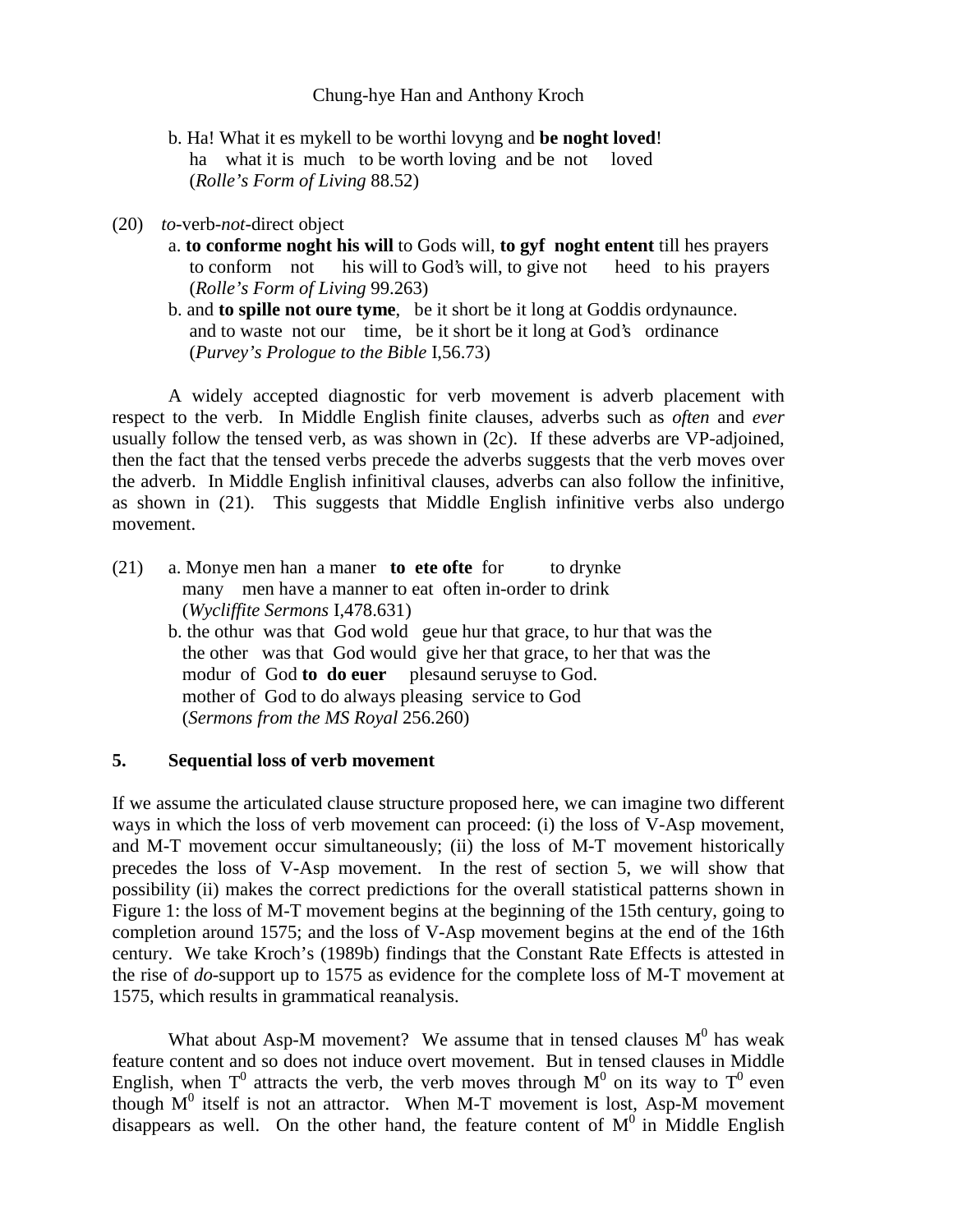imperatives seems to be strong (see section 5.3.3). The discussion below presents our evidence for the hypothesis that the loss of M-T movement precedes the loss of V-Asp movement in the history of English, after a sketch of a mechanism for *do*-support.

# **5.1.** *Do***-support in Present-day English**

The facts of *do*-support are: (i) it is required in questions (except for subject *wh*questions) and negative declaratives for lexical verbs, but prohibited for *be* and auxiliary verbs; (ii) it is prohibited in (non-emphatic) affirmative declaratives. The explanations for these facts in the literature are largely based on the assumption that auxiliary verbs and *be* undergo overt movement to INFL (which is equivalent to  $T^0$  in the clause structure in (16)), but lexical verbs do not. We see this asymmetry as meaning that *be* and auxiliary verbs undergo category movement to  $T<sup>0</sup>$ , but for lexical verbs, only their formal features move. In questions, a verbal element must move to  $C<sup>0</sup>$ . Auxiliary verbs in questions undergo category movement to  $T^0$  and then they further move to  $C^0$ . On the other hand, lexical verbs are stuck *in situ*. As a last resort, *do* is inserted in  $Asp^0$  and moves through  $M^0$  and  $T^0$  to  $C^0$  to check the appropriate features. In negative declaratives, we stipulate that negation blocks pure feature movement, and so for lexical verbs *do* is inserted in Asp<sup>0</sup> as a last resort and it moves through  $M^0$  to  $T^0$ . Negation does not block category movement, however, and so auxiliary verbs do not require *do*-support (hence prohibiting it for reasons of economy). Affirmative declaratives do not require *do*-support for either auxiliary or lexical verbs since there is nothing that blocks feature movement or category movement.<sup>3</sup> One question that arises under this account is why negation blocks pure feature movement but not category movement. Here, we refer the readers to Chomsky (1989), Roberts (1993) and Bobaljik (1993) for possible answers. For the purposes of this paper it does not matter which particular line is adopted.

## **5.2. Development of** *do***-support in negative declarative**

As shown in Figure 1, by 1575, the frequency of *do* forms in negative declaratives is about 40%, not 100%. Given the articulated clause structure proposed here, the verb in declaratives in Middle English moves all the way up to  $T^0$ . When M-T movement is lost, the verb undergoes category movement only up to  $\text{Asp}^0$ , and then its features move to  $T^0$ . But in negative declaratives formed with higher negation, the feature movement is blocked by negation. Hence, *do*-support is required. Moreover, all negative declaratives, whether formed with higher or lower negation, require *do*-support when V-Asp movement is lost because as V-Asp movement is lost, only features of the verb move through Asp<sup>0</sup> and M<sup>0</sup> to T<sup>0</sup>. Note that low negation will block feature movement to Asp<sup>0</sup> and high negation will block feature movement to  $T^0$ . If the loss of M-T movement begins at the beginning of the 15th century, we expect to find *do*-support in negative declaratives well before 1575. And if the loss of V-Asp movement does not begin until the end of the 16th century, we do not expect to find 100% *do*-support in negative declaratives in that century. We expect to find categorical *do*-support in negative declaratives only after the loss of V-Asp movement goes to completion, which happens later.

 $\frac{1}{3}$ <sup>3</sup> For a more detailed account of the mechanism involved in *do*-support, see Kroch and Han (in prep.).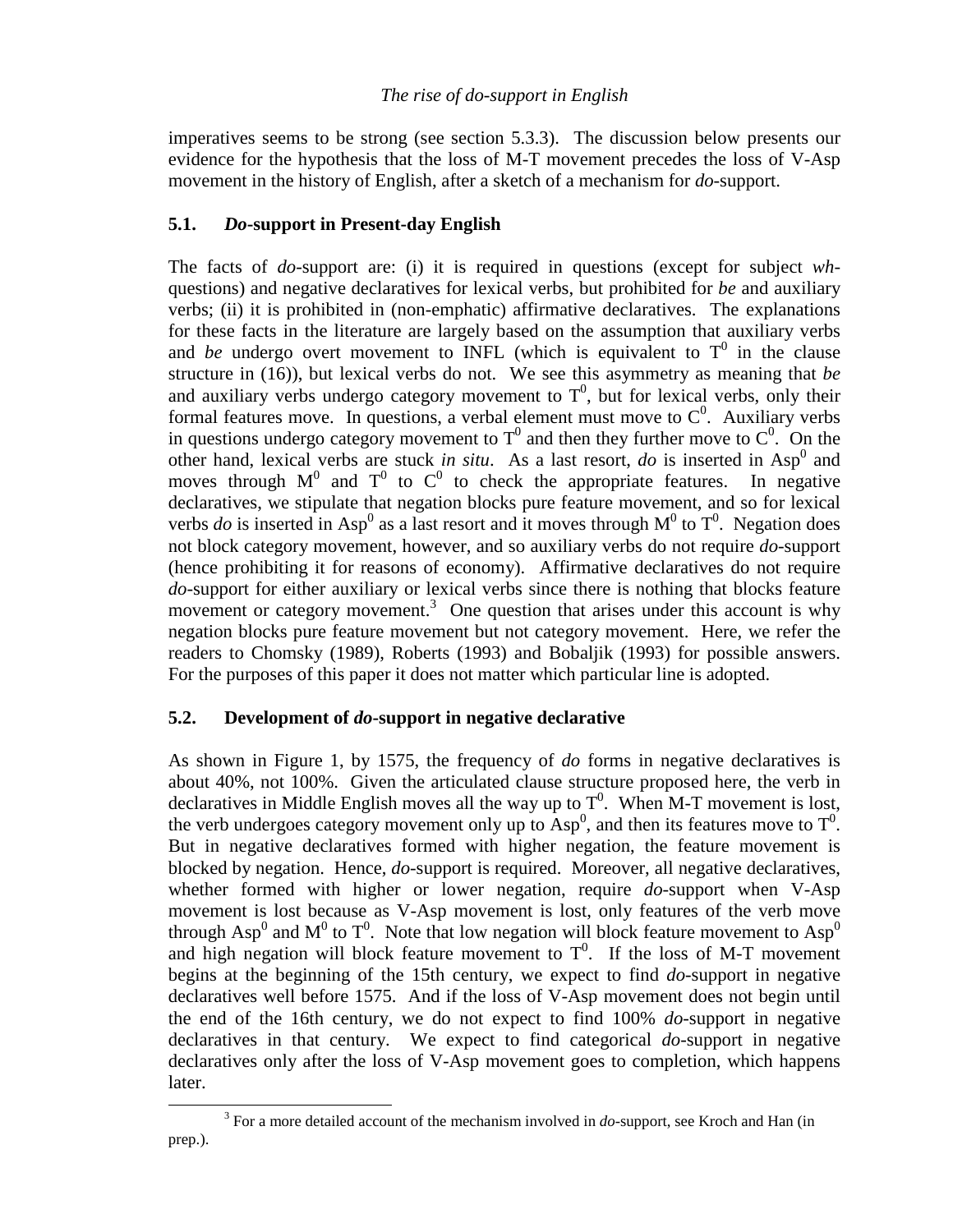### **5.3. Development of** *do***-support in imperatives**

### **5.3.1. Verb movement in imperatives**

Imperative verbs lack tense in their morphological makeup, just as infinitives do. We take this to mean that TP does not project at all in imperatives, as represented in (22).

 $(22)$   $[CP [C] [MP [M] [Asp P [Asp] [VP ... [V] ...]]]]]$ 

Supporting evidence for this representation comes from the fact that modal verbs (*must,*  $can, might, should$ , etc.) cannot occur in imperatives. If modals are merged in  $T^0$  and if imperatives do not project Tense Phrase, then we expect modal verbs to be barred from imperatives. Since the imperative verb surfaces in  $\tilde{C}^0$  in Middle English, adopting the phrase structure in (22) implies that the imperative verb moves to  $\text{Asp}^0$  and  $\text{M}^0$  and then to  $C^0$ . We assume that  $C^0$  in Middle English imperatives contains an imperative force operator which requires category movement of the verb. We further assume that  $M^0$  in Middle English imperatives has an imperative mood feature which also requires category movement of the verb, unlike the mood features in tensed clauses.<sup>4</sup> Under this analysis, imperatives are similar to infinitivals in that the verb moves to  $Asp<sup>0</sup>$ , but they differ in that the verb moves on further to  $M^0$  and then to  $C^0$ .

## **5.3.2.** *Do***-support in negative imperatives**

Recall from Figure 1 that *do* forms are almost non-existent in negative imperatives before the end of the 16th century, but gain ground rapidly after 1600, which is much later than when the rise of *do* forms in negative declaratives begins. We propose that the rise of *do* forms in negative imperatives is a reflex of the loss of V-Asp movement, which begins at the end of the 16th century. The absence of  $T^0$  in imperatives means that the loss of M-T movement has no consequences for the development of *do* forms in negative imperatives; and so, during the period in which M-T movement is being lost, the verb in imperatives will continue to move to  $C^0$ . But the loss of V-Asp movement does have direct consequences for the development of  $do$  forms in negative imperatives.<sup>5</sup> As V-Asp movement disappears, the imperative mood feature in  $M<sup>0</sup>$  and the imperative force operator in  $C^0$  become weak, replacing category verb movement to  $M^0$  and to  $C^0$  with feature movements. But when  $\text{Asp}^0$  and  $V^0$  are separated by low negation, *do*-support is required as a last resort device, since this low negation blocks feature movement from  $V^0$ to  $\mathbf{M}^0$ . *Do* is inserted in Asp<sup>0</sup>, and then it moves up to  $\mathbf{C}^0$ , deriving *do*-(subject)-*not*-verb order, as represented in (23). At this point, given that low negation does not block feature movement from M<sup>0</sup> to C<sup>0</sup>, one may expect just the features in M<sup>0</sup> to move to C<sup>0</sup>, leaving behind the lexical material of  $d\sigma$  in  $\overline{M}^0$ . We assume that  $d\sigma$  in imperatives is a spell-out of features in  $M^0$  and so, when all the features in  $M^0$  move to  $C^0$ , the lexical

 <sup>4</sup> <sup>4</sup> See Han (1998) for motivations for positing both a mood feature and a force operator for imperatives.

 $5$  Another difference between negative declaratives and negative imperatives has to do with the development of *do* forms with *be* and auxiliary *have*. While negative imperatives require *do*-support with these verbs, negative declaratives prohibit it. See Han (in press) for an explanation.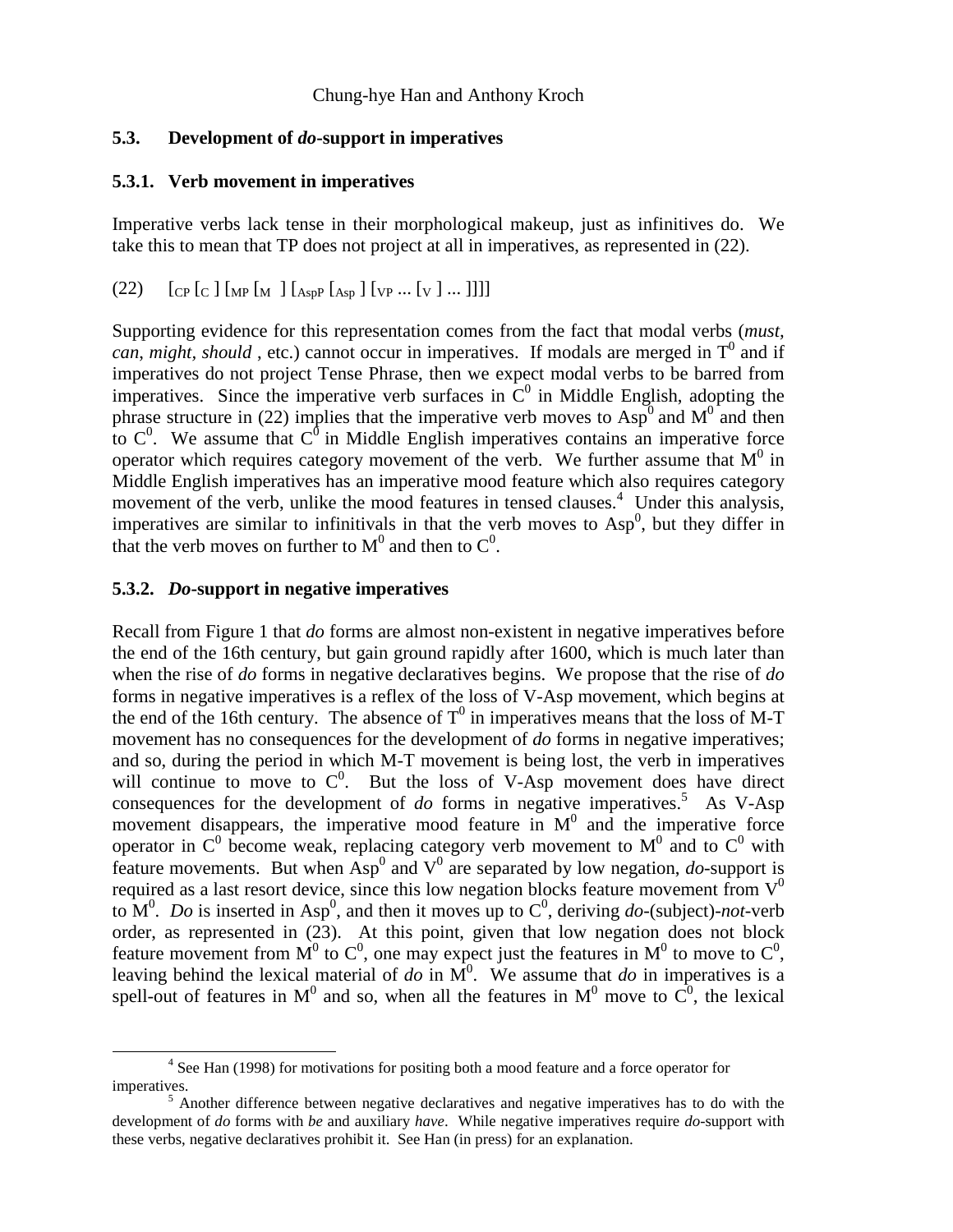material of *do* is pied-piped along. Examples of negative imperatives with *do*-support are given in (24).

- (23)  $\left[ \text{Cp } \left[ \text{C } \text{d} \text{o}_i \right] \left[ \text{MP } \left[ \text{M } \text{t}_i \right] \left[ \text{Asp } \text{R } \text{A}_{\text{sp}} \right] \text{K} \text{P}_{\text{p}} \left[ \text{Neg } \text{D}_{\text{p}} \right] \left[ \text{VP } \dots \text{verb...} \right] \right] \right]$
- $(24)$  a. Do not send me any letters  $(363 W:212a-33)$ b. but I will be your good lord, do you not doubt. (361 O:4-2-39)

The loss of V-Asp movement requires *do*-support in negative imperatives with higher negation as well. When negation intervenes between  $M^0$  and  $C^0$ , it blocks feature movement to  $C^0$ , and so *do*-support is again required. In the spirit of Baltin (1993), high negation is a clitic that must adjoin onto an adjacent verbal element. Thus, in negative imperatives with *do*-support and high negation, auxiliary *do* and negation move to  $\overline{C}^0$  as a unit, deriving the '*do-not*-(subject)-verb' order as illustrated in (25).

(25) a. Good brother, do not you envy my fortunate achievement. (361 W:3-1-86) b. Don't read this, you little rogue, with your little eyes; (379 61-20)

## **5.3.3.** *Do***-support in affirmative imperatives**

When English lost verb movement for lexical verbs, questions, which require overt verb movement to  $C^0$ , resorted to *do*-support. Since imperatives also show overt verb movement to  $C^0$ , we expect the development of *do* forms in affirmative imperatives to pattern with questions. However, the relative frequency of *do* forms of affirmative imperatives has never exceeded 1%. In Present-day English, *do* forms are restricted to emphatic affirmative imperatives. We interpret this situation to mean that in imperatives, as V-Asp movement was lost, the imperative force operator in  $C^0$  also lost the requirement that an overt verbal element surface in  $C^0$ . That is, as stated in section 5.3.2, the imperative operator in C<sup>0</sup> becomes weak and so only the features in  $M^0$  move to C<sup>0</sup> in affirmative imperatives. This is possible since there is no negation to block feature movement.

## **5.4. The difference in the rise of** *do***-support between questions and negative declaratives**

Figure 1 shows that *do*-support was much more frequent in questions than in negative declaratives. This difference in frequency can also be explained by our hypothesis that the loss of M-T movement precedes the loss of V-Asp movement. In questions, the loss of M-T movement leads to  $do$ -support, and  $do$  moves to  $C^0$ . On the other hand, in negative declaratives, the loss of M-T movement does not entirely correlate with the development of *do*-support because negative declaratives have two possible analyses; that is, a negative declarative can be formed with negation either in the higher NegP (as in (26a)) or the lower NegP position (as in (26b)). During the period in which M-T movement is being lost and before the period in which the loss of V-Asp movement begins, if (26a) is chosen, then *do*-support is required, and if (26b) is chosen, then it is not. This explains why the frequency of *do* forms in negative declaratives is much lower than in questions before 1600. When V-Asp movement is lost after 1600, the analyses in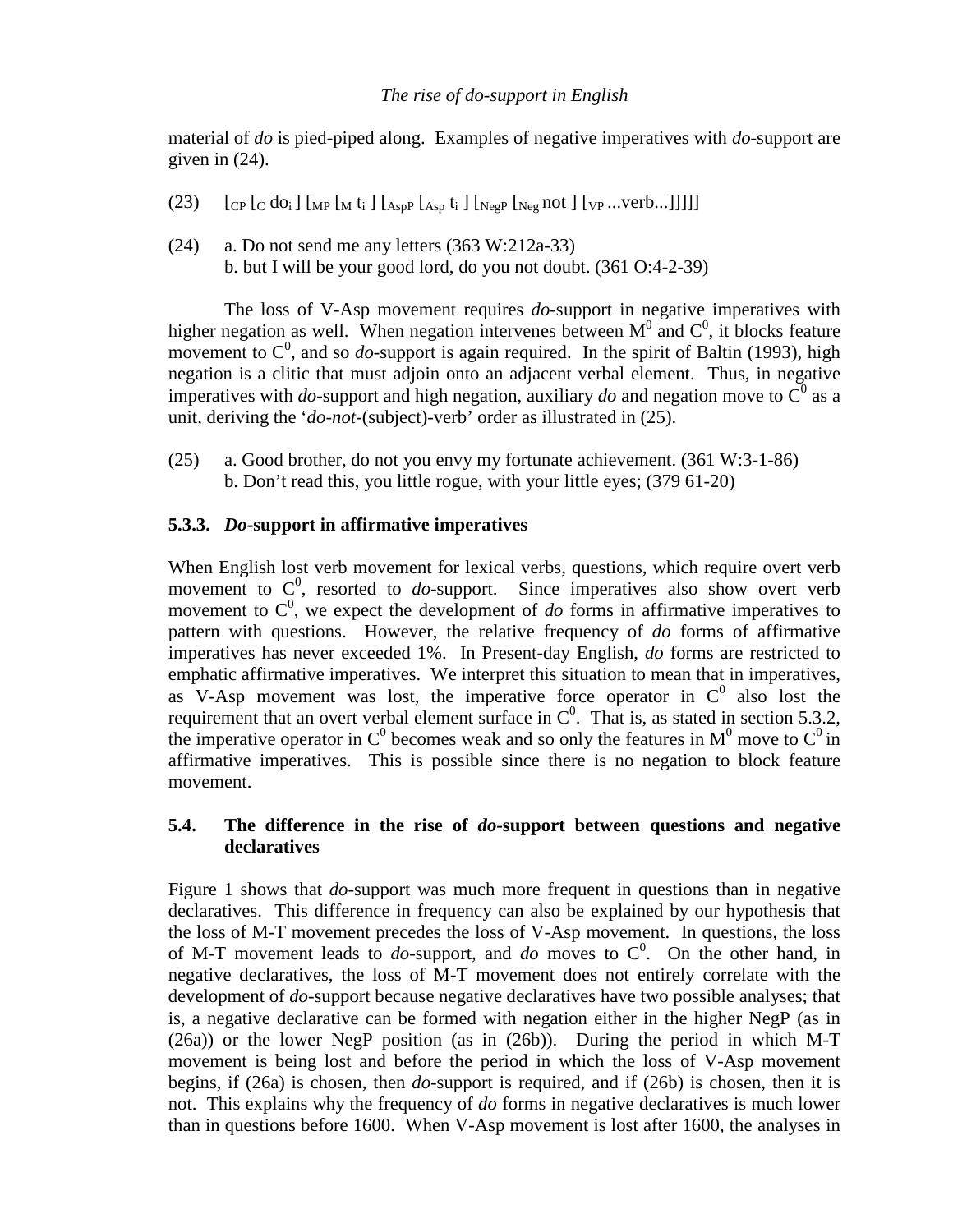both (26a) and (26b) require *do*-support and so the frequency of *do* forms in negative declaratives rises rapidly.

(26) a. [TP [T ] [**NegP** [Neg ] [MP [M ] [AspP [Asp ] [VP ...verb...]]]]] b. [TP [T ] [MP [M ] [AspP [Asp ] [**NegP** [Neg ] [VP ...verb...]]]]]

## **6. Further considerations**

## **6.1. Development of '***never***–verb' order**

In Middle English, weak adverbs such as *never* and *always* occur after the lexical verb, whereas in Present-day English they occur before the lexical verb. The change in the adverb placement is standardly taken to be a reflex of the loss of verb movement.

(27) a. Quene Ester looked never with swich an eye. (Chaucer's *Merchant's Tale*:1744) b. Queen Esther never looked with such an eye

Ellegård noticed this change in the adverb placement and provides quantitative data on the position of the adverb *never* with respect to the lexical verb. According to his data, the frequency of '*never*-verb' order is close to 95% by 1575. Since at this point the lexical verb still moves up to Asp<sup>0</sup> (Asp-M movement is lost in conjunction with the loss of M-T movement), '*never*-verb' order can be derived by placing *never* in between TP and AspP, presumably adjoining it to MP or AspP. Given that '*never*-verb' order reaches almost  $95%$  when the lexical verb can only move up to  $Asp<sup>0</sup>$ , the position of *never* is predominantly between TP and AspP. Also, the fact that there is 5% of 'verb-*never*' order at 1575 implies that in 5% of cases, *never* occurs below AspP. After the loss of V-Asp movement goes to completion, 'verb-*never*' order disappears entirely.

## **6.2. Direct Asp-C movement in questions**

We have been assuming that the loss of M-T movement goes to completion at 1575. But then it remains unexplained why questions do not reach 100% *do*-support at this point. Moreover, a related question arises as to why negative questions have more *do*-support than affirmative questions all through the period of change.

In a series of works on syntactic change, Kroch develops a model that accounts for the gradual replacement of one form by another form (Kroch 1989a, 1989b; see also Pintzuk 1991, Santorini 1992, Taylor 1994). According to Kroch, the gradual change in the relative frequencies of two forms is a reflex of the competition between two grammars, rather than a series of grammatical reanalyses. In particular, Kroch argues that the statistical pattern in the development of *do* forms reflects the competition between an old grammar that has V-I movement for lexical verbs and a new one that has lost it. In time, the grammar without V-I movement wins, at the expense of the grammar that has V-I movement. In this section, extending Kroch's grammar competition model, we present a possible scenario of change that explains the statistical patterns in development of *do*-support in questions.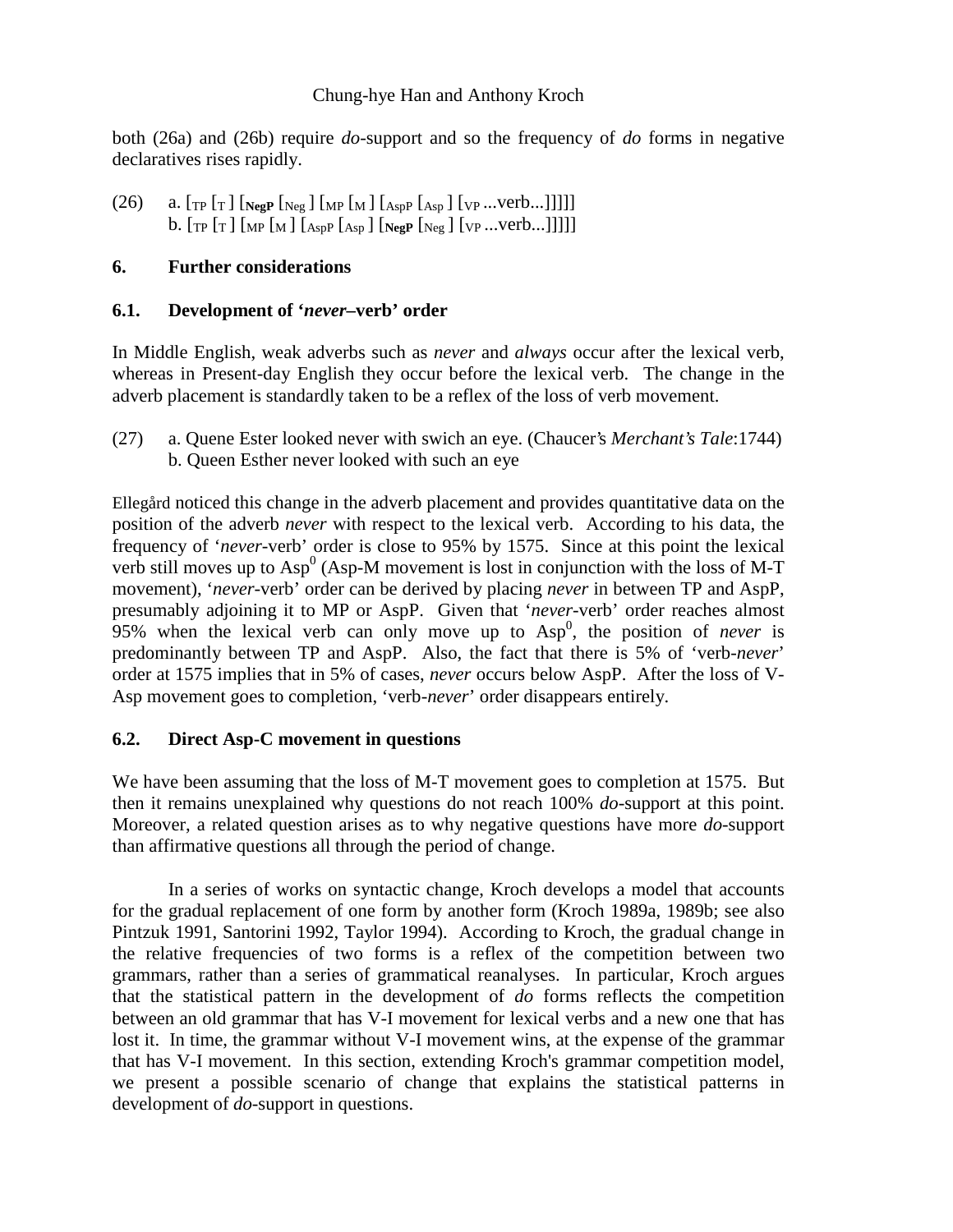#### *The rise of do-support in English*

At the beginning of the 15th century, the competition between the old grammar with M-T movement and the new grammar without M-T movement begins. In the new grammar without M-T movement, the verb moves up to  $Asp<sup>0</sup>$  since we assume that M-Asp movement is lost in conjunction with the loss of M-T movement. Moreover, the requirement that a verbal element move to  $C^0$  in questions persists in the new grammar. Thus, the learner will come to have evidence that although  $T^0$  cannot be a landing site for lexical verbs,  $C^0$  must have a verbal element in questions. We postulate that two new grammatical options develop: (i) *do*-support, where *do* is inserted, presumably in  $M^0$ , moving through  $T^0$  to  $C^0$  and (ii) direct Asp-C category movement in conjunction with feature movement to  $C^0$ .

Although positing a verb movement that skips over intermediate heads may seem strange, it has been argued by Platzack and Holmberg (1990) that such verb movement must be a possible option in Universal Grammar. They give evidence that among the Germanic languages that have verb-object order, direct V-C movement is possible in exactly those that do not have V-I raising. They correlate the absence of V-I raising to the lack of agreement morphology and argue that when agreement is absent, INFL neither provides a landing site for the verb nor blocks movement to  $C^0$ . In particular, they conclude that direct V-C movement must be taking place in main clauses in modern mainland Scandinavian, given that embedded clauses show no verb movement but in main clauses the verb must move to  $C^0$  (Verb-second). Under Platzack and Holmberg's analysis, in early Modern English (which has verb-object order), as M-T movement was lost, direct Asp-C movement in questions should have been a possible analysis due to the weakness of English agreement inflection.

In this scenario, competition between three grammars will take place in English questions throughout the change: (i) a grammar with M-T movement, (ii) a grammar without M-T movement and with *do*-support and (iii) a grammar without M-T movement and with direct Asp-C movement. Around 1575, the two grammars without M-T movement win at the expense of the grammar with M-T movement, and sometime after the 16th century, the grammar with *do*-support wins at the expense of the grammar with direct Asp-C movement in questions.

We are now in a position to give an account of the patterns in the development of *do*-support in questions. Even though the loss of M-T movement has gone to completion at 1575, affirmative questions do not reach 100% *do*-support, because the grammar with direct Asp-C movement is active at this period. That is, affirmative questions without *do*support are not reflexes of M-T movement but of direct Asp-C movement. More specifically, the affirmative questions without *do*-support at this period have direct Asp-C verb movement satisfying the requirement that in questions  $C^0$  contain a verbal element, in conjunction with feature movement to satisfy the requirement that inflectional features be checked by a verb (along the lines of Chomsky 1995).

Our scenario can also explain the fact that *do*-support in negative questions is always higher than in affirmative questions, but still does not reach 100% until after 1575. The direct Asp-C movement option is not available in negative questions formed with higher negation, since feature movement would be blocked by the higher negation.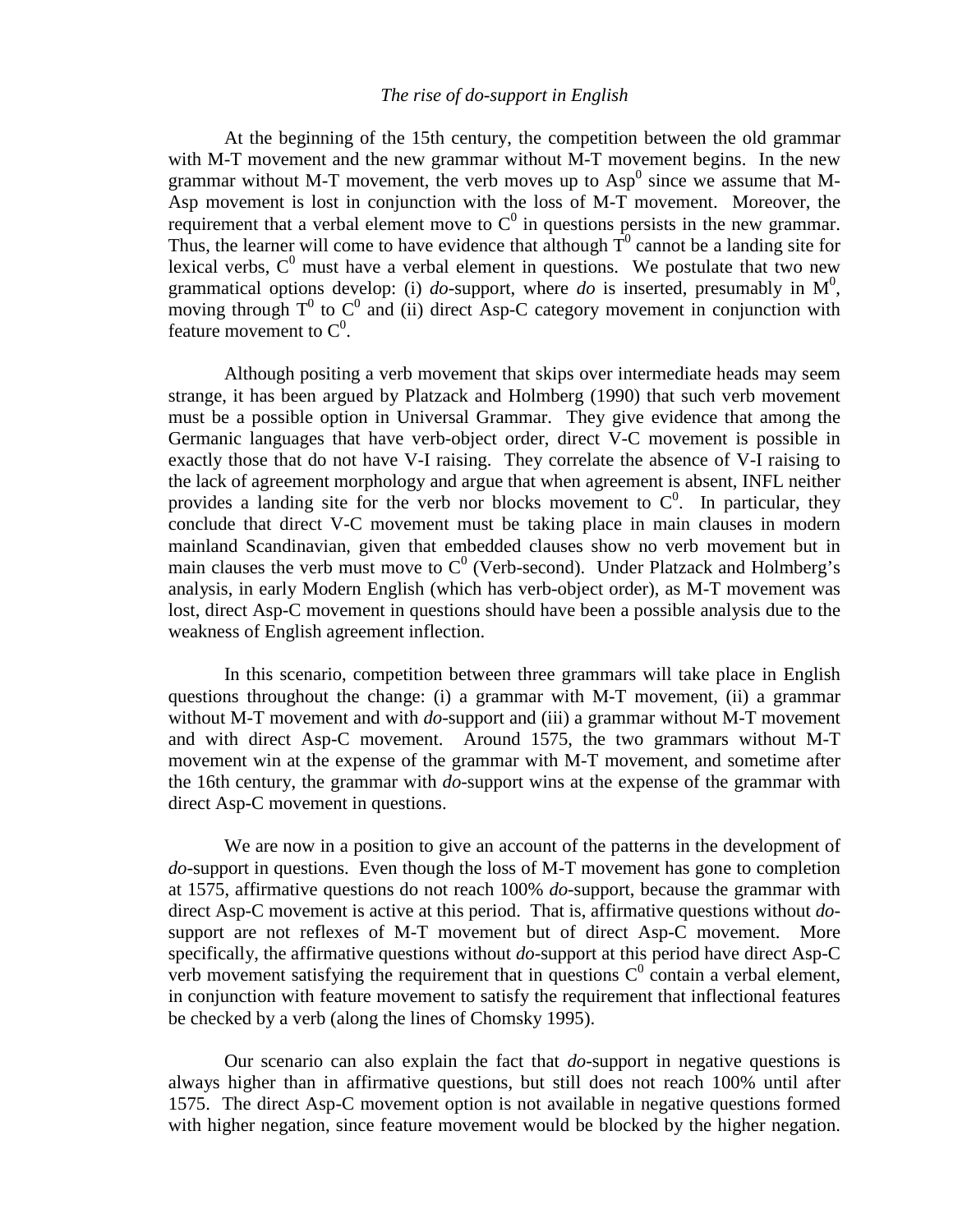Because only negative questions with lower negation can exhibit direct Asp-C movement, negative questions show a relatively high frequency of *do*-support, reaching 90% by 1575.

Clearly, Modern English questions do not allow direct movement of tensed lexical verbs to  $C^0$ , so the direct movement option has been lost. A possible explanation as to why the *do*-support option wins at the expense of the direct verb movement option is that all negative questions, once V-Asp movement is lost, will require *do*-support. Perhaps there was a tendency toward using a unified question formation mechanism which led to *do*-support winning out.

#### **7. Conclusion**

We have argued that the syntax of Middle English infinitivals can be explained if we allow two possible positions for negation and an intermediate functional projection, which we assume to be an aspect phrase (AspP), between the mood phrase (MP) and the verb phrase (VP). Furthermore, we have been able to account for the patterns of *do*support in various sentence types based on this articulated clause structure. In particular, we have shown how the development of *do*-support in negative imperatives can be treated as a reflex of the loss of V-Asp movement. That is, as V-Asp movement is lost, only the features on the imperative verb move to  $C^0$ . In negative imperatives, *do*-support is required as a last resort device because negation blocks pure feature movement. We have also shown how the differences and similarities attested in the statistical patterns of the development of *do* forms among imperatives, questions, and declaratives can be explained if the loss of M-T movement precedes the loss of V-Asp movement in the history of English.

#### **References**

- Baltin, Mark. 1993. Negation and clause structure. Paper presented at North Eastern Linguistics Society 23. Ms., New York University.
- Bobaljik, Jonathan. 1995. *Morphosyntax: the Syntax of Verbal Inflection*. Doctoral dissertation, MIT.
- Chomsky, Noam. 1991. Some notes on economy of derivation and representation. In *Principles and Parameters in Comparative Grammar*, ed. Robert Freidin. Cambridge, MA: MIT Press.
- Chomsky, Noam. 1995. *The Minimalist Program*. Cambridge, MA, London: The MIT Press.
- Cinque, Guglielmo. 1999. *Adverbs and Functional Heads: A Cross-Linguistic Perspective*. Oxford Studies in Comparative Syntax. New York, Oxford: Oxford University Press.
- Ellegård, Alvar. 1953. *The Auxiliary Do: the Establishment and Regulation of its Use in English*, volume II of Gothenburg Studies in English. Stockholm, Almqvist, Wiksell: Göteborg.
- Frisch, Stefan. 1997. The change in negation in Middle English: a NEGP licensing account. *Lingua* 101:21-64.